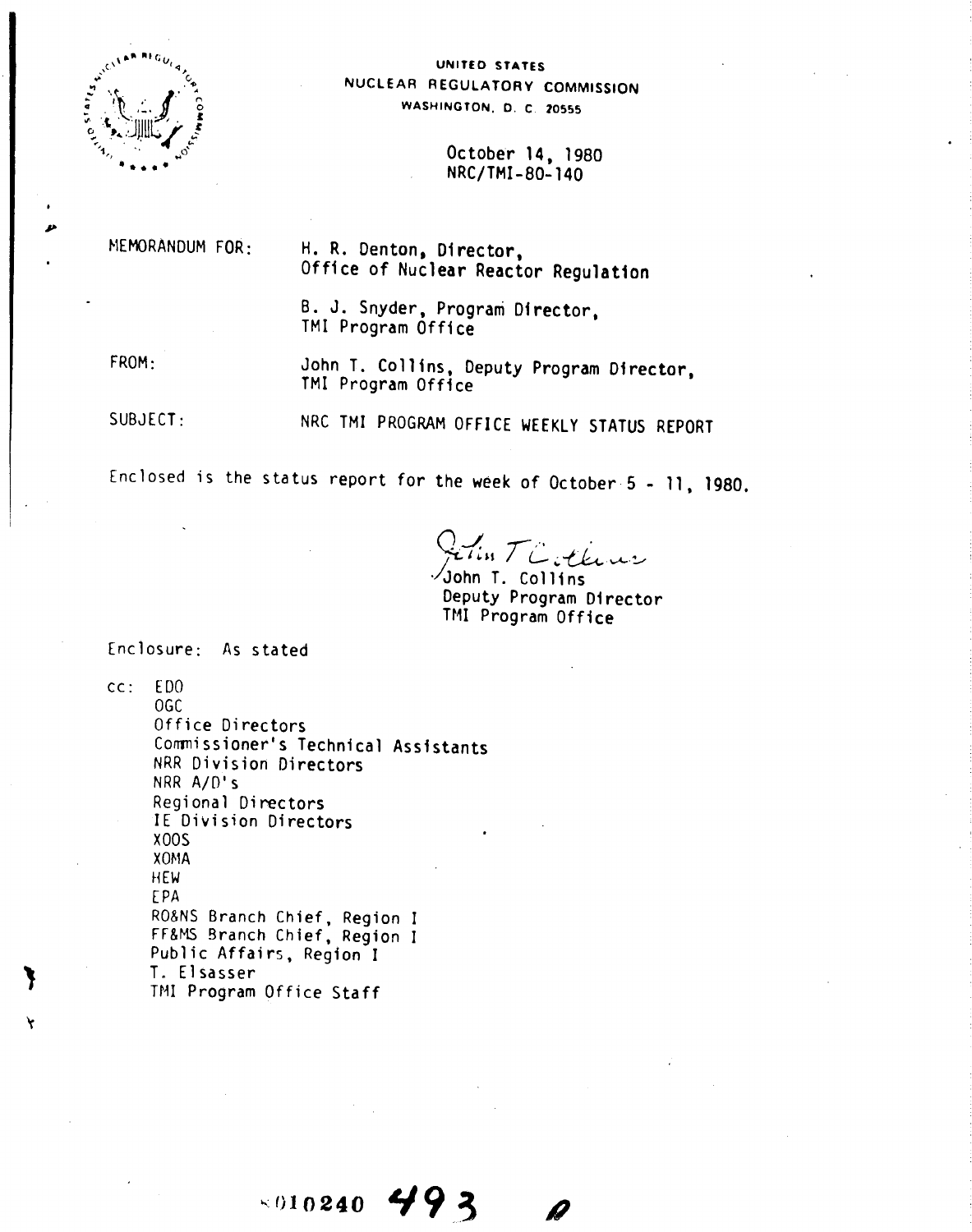# NRC TMI PROGRAM OFFICE WEEKLY STATUS REPORT

Week of October 5 - 11, 1980

# Plant Status

Core Cooling Mode: Cyclic natural circulation in the "A" reactor coolant system (RCS) loop via the "A" once through steam generator (OTSG), steaming to the main condenser, and ReS loop-A and B cyclic natural circulation to reactor building ambient.

Available Core Cooling Modes: OTSG "B" to the main condenser; long-term cooling "B" (OTSG-B); decay heat removal.

RCS Pressure Control Mode: Standby Pressure Control (SPC) System.

Backup Pressure Control Mode: Makeup system in conjunction with letdown flow (Emergency use only due to suspected leaks in the seal injection system).

Major Parameters (As of 0500, October 10, 1980) (approximate values) Average Incore Thermocouples: 131°F Maximum Incore Thermocouple: 174°F

RCS Loop Temperatures:

| Hot Leg      | $133$ °F | $136^\circ F$ |
|--------------|----------|---------------|
| Cold Leg (1) | 100°F    | $92^\circ F$  |
| (2)          | 112°F    | $91^\circ F$  |

RCS Pressure: 96 psig (DVM) 85 psig (Heise)

Pressurizer Temperature: 83°F

Reactor Building: Temperature: 75°F<br>Water level: Eleva Elevation 290.4 ft.  $(7.9 \text{ ft. from floor})$ via penetration 401 manometer Pressure: - 0.8 psig (Heise) Concentration: 2.84 x 10-4 uCi/cc (Kr-85) (sample taken 10/8/80)

Environmental & Effluent Information

, 1, Liquid effluents from TMI-l released to the Susquehanna River, after processing, were within the limits specified in Technical Specifications.

2. No liquid effluents were discharged from TMI-2.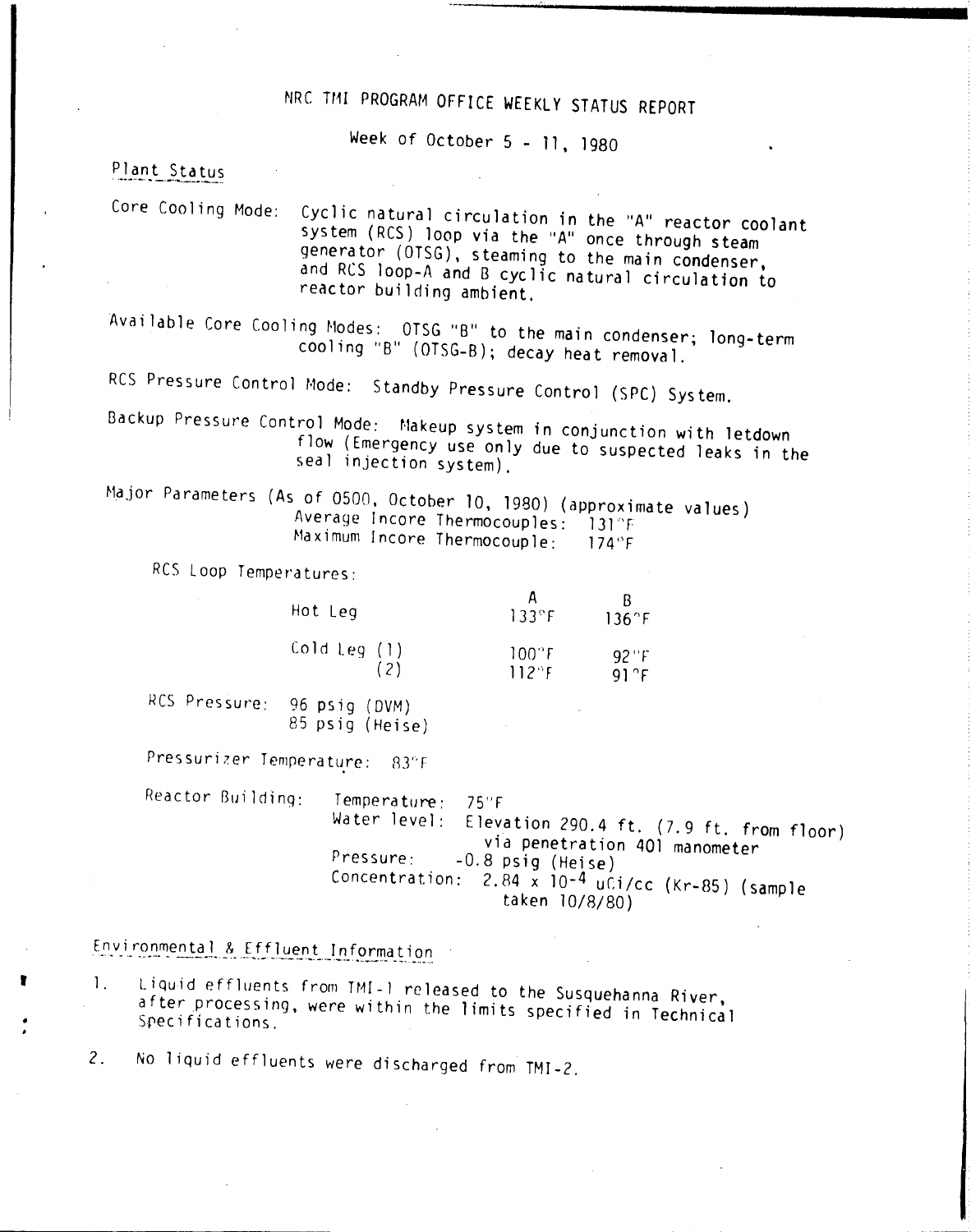- EPA Environmental Data. Results from EPA monitoring of the environment 3. around the TMT site were as follows:
	- The EPA measured Kr-85 concentrations (pCi/m<sup>3</sup>) at several  $\sim$   $\sim$ environmental monitoring stations and reported the following  $results:$

| Location           | $9/15 - 26/80$<br>$(DCT/m^3)$ | $\frac{9/26-10/3/80}{pC1/m^3}$ |
|--------------------|-------------------------------|--------------------------------|
| Bainbridge         | 青                             | 16                             |
| Goldsboro          | $\star$                       | ŢF,                            |
| Observation Center | 38                            | 15                             |
| Widdletown         | ۰                             | 15                             |
| Hill Island        | ۰                             | 22                             |

\* Reported previously.

All of the above levels of ki pton-85 are considered to be background levels.

No radiation above normally occurring background levels were  $\ddot{\phantom{0}}$ detected in any of the samples collected from the EPA's air and gamma rate networks during the period from September 24 through October 2, 1980.

#### $4.$ NRC Environmental Data.

The following are the NRC air sample analytical results for  $\omega/\omega$ the onsite continuous air sampler:

| Sample | Period                          | $1 - 131$<br>$(uCi/cc)$ $(uCi/cc)$ | $Cs-137$                          |
|--------|---------------------------------|------------------------------------|-----------------------------------|
| HP-236 | - October 1 - October 8, 1980 - |                                    | $\sqrt{7.5E-14}$ $\sqrt{7.5E-14}$ |

- Fifty-eight environmental ILD measurements for the period  $\ddot{\phantom{a}}$ July 31 to August 26, 1980, indicate gamma radiation to be at the natural background levels.
- Licensee Radioactive Material and Radwaste Shipments. The following  $5.$ shipments were made:
	- On Monday, October 6, 1980, a 40 ml Unit 2 reactor coolant  $\ddot{\phantom{a}}$ sample was shipped to Babcock and Wilcox (B&W), Lynchburg, Virginia.
	- On Wednesday, October 8, 1980, Unit 2 air sample filters and a الأنفريس 100 ml long term storage area sump sample were mailed to Teledyne Isotopes, Westwood, New Jersey.

 $\overline{c}$ 

 $\left($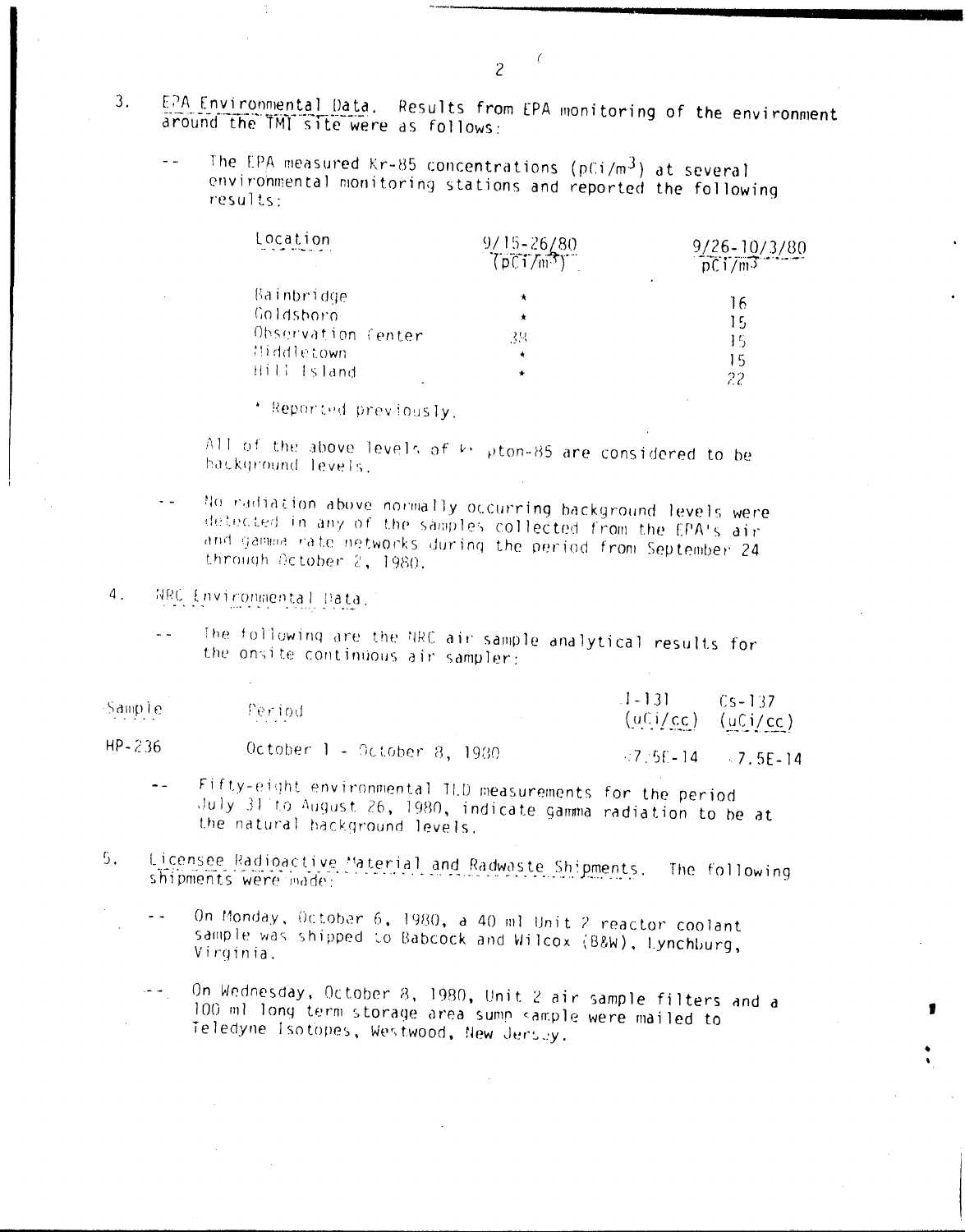## Major Activities

- Mini Decay Heat System. The MDHRS remains in an operational status  $\mathbf{1}$ . pending final verification of the inline filter changeout methodology, and issuance of technical specifications.
- $2.$ Reactor Building Entry and Purge. The third reactor building entry originally scheduled for September 25, 1980, has been rescheduled for Thursday, October 16, 1980. The entry will be made by five individuals, some of whom may remain in the reactor building for up to one hour. The length of the entry will depend on the time required to complete assigned tasks, physical stamina, and dose accumulation. The entry procedures specify that the entry will be terminated whenever an individual has accumulated a dose of 625 mr.

In addition to photography and radiological mapping, the tasks for the third entry include:

- Repair of the equipment hatch personnel airlock differential 1. pressure interlocks.
- Removal of the N-I-2 neutron source range monitor preamplifer for  $2.$ repair.
- Replacement of one vibration detector preamplifier.  $3_{-}$

The pre-entry reactor building purge commenced on Friday, October 10, 1980. Ten to 20 curies of krypton 85 were released over a six hour period. The purge will be reinstated one day prior to the entry and will continue through the entry in an attempt to maintain the krypton 85 concentration below MPC.

Reactor Heat Removal to Ambient. The licensee has proposed to discontinue 3. mechanical cooling of the primary water system in favor of heat removal to the reactor building atmosphere (loss to ambient cooling). output of the core has been calculated to be 73 kilowatts, comparable to The heat the heat produced by 730 light bulbs with a power rating of 100 watts each. This heat is transferred from the fuel to the 88,000 gallons of water in the primary system. Currently, the primary system water is cooled by heat transfer to the "A" steam generator which is steaming to the main condenser. The licensee has proposed to shut the "A" steam generator main steam valve and to allow the primary system water to be cooled by the reactor building air. In this mode of operation, no mechanical components will be required to cool the reactor.

The initial phase of the licensee proposal includes a test which will be conducted over several weeks. During the test, the "A" steam generator steam valve will be shut and the reactor parameterswill be closely monitored. The reactor operating parameters; temperatures, pressure, etc. will not be permitted to exceed the limits established for the current heat removal mode and specified in the technical specifications. During the test, an option to immediately reestablish the "A" steam generator steaming mode will be maintained at all times. Following the test, an evaluation will be made to determine whether the loss to ambient cooling should be continued or whether the "A" steam generator steaming should be re-established.